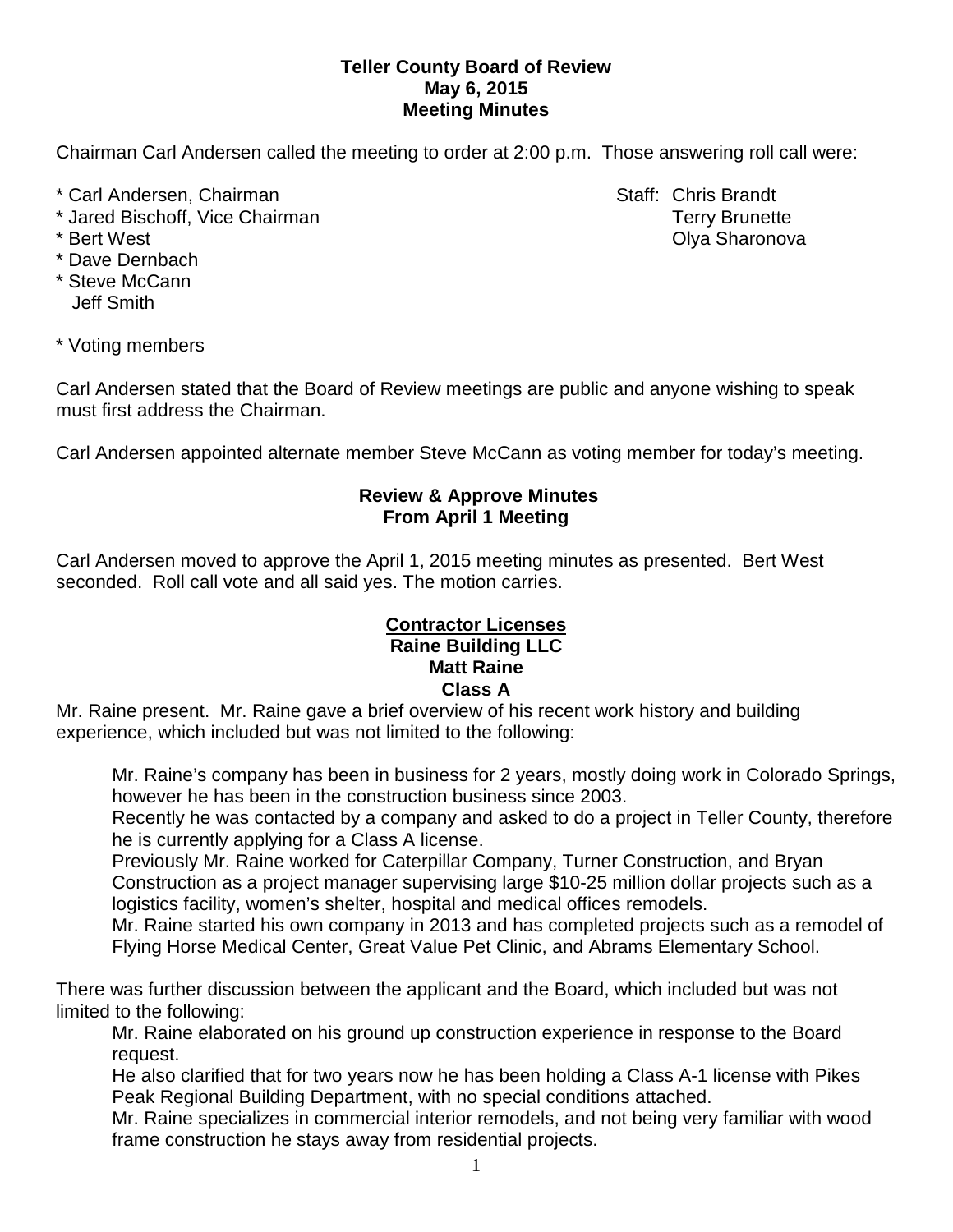Currently his project would involve a small interior remodel of the Pikes Peak Regional Hospital in Teller County.

Members pointed out the lack of experience shown in Mr. Raine's letters of reference for a Class A license, however after a short discussion members of the Board were comfortable with the answers they received from Mr. Raine.

Carl Andersen opened this matter up for public comment. No public comment. Close public comment.

Chris Brandt indicated everything was in order with the State.

Mr. Raine provided the secretary of the Board of Review with the original signed application.

Bert West moved to grant Raine Building LLC with Matt Raine as the examinee, a class A license. Dave Dernbach seconded. Roll call vote and all said yes. The motion carries.

#### **Continued item: All Trades Enterprise, Inc. Jay Hanson Class B**

Mr. Hanson is not present.

Bert West moved to deny All Trades Enterprise, Inc. with Jay Hanson as the examinee, a class B license and stated that the examinee would need to reapply. Carl Andersen seconded. Roll call vote and all said yes. The motion carries.

# **Board Discussion**

## **A. Consider and recommend to the Teller County Board of County Commissioners to adopt the 2014 National Electrical Code.**

Discussion occurred between the Board members and Staff which included but was not limited to the following:

Steve McCann explained that the State requires Jurisdictions to adopt the most current NEC within 12 months of the adoption by the State.

The requirement to adopt the NEC within 12 months keeps all of the Jurisdictions on the same codes, making it easier for contractors.

He also brought up a couple of items that could cause concern in the community such as hot tub wiring and more arc fault breakers in residential construction, at the same time he clarified that the new NEC must be adopted by jurisdictions.

Terry Brunette continued by further elaborating on the current adoption of NEC, stating that Teller County's deadline for the adoption is July 1<sup>st</sup> 2015 and that the Building Department's desire is to present it to the Teller County Board of County Commissioners in June, making it effective July 1st.

He also assured the Board that Dan Wilson (Teller County's electrical inspector) is up to date with current changes and is ready to inspect under the new 2014 NEC.

Carl Andersen opened this matter up for public comment. No public comment. Close public comment.